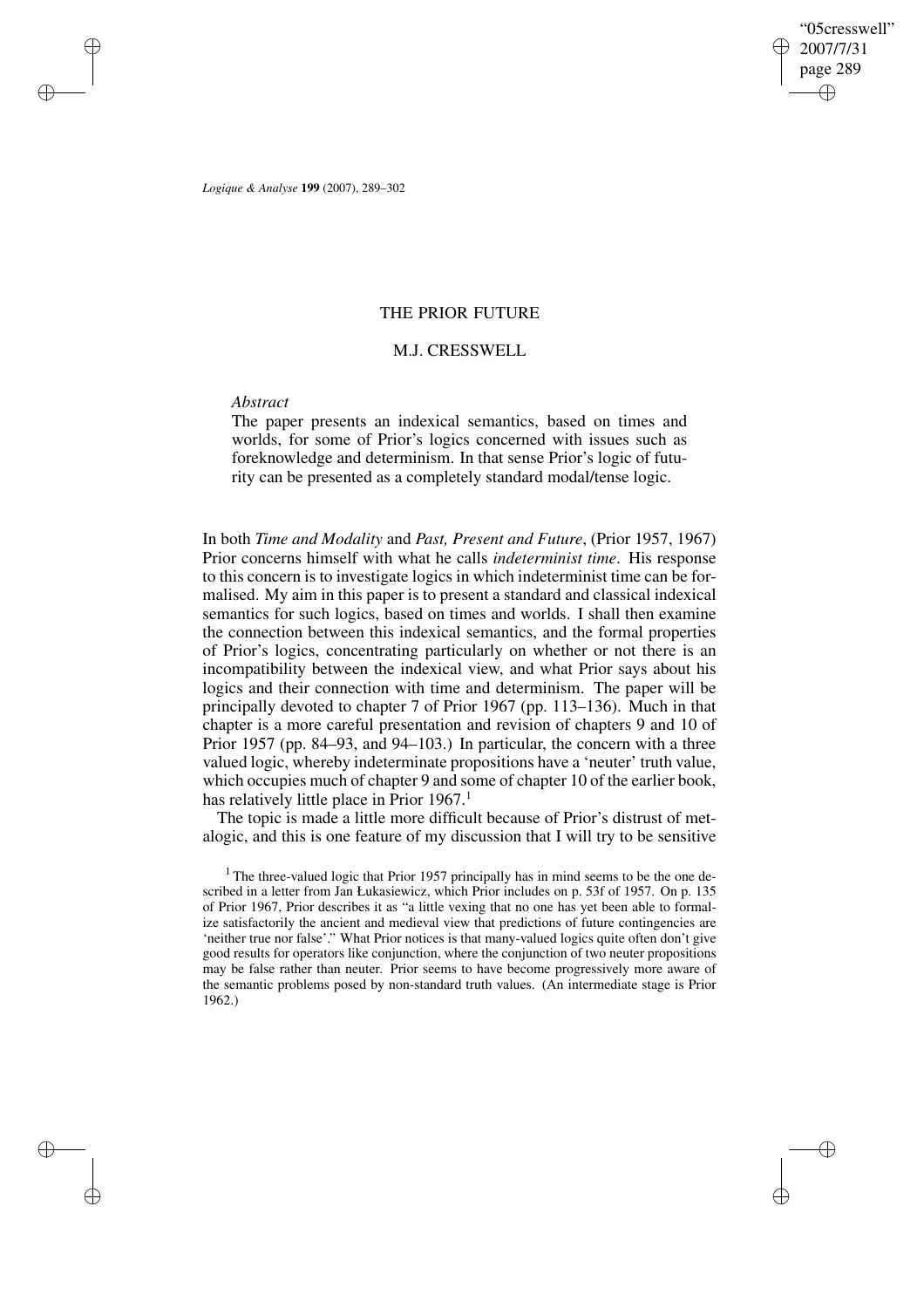✐

✐

#### 290 M.J. CRESSWELL

to. For simplicity I will only consider a propositional modal/tense logic with a denumerable set of propositional variables;  $p, q, r, ...$  etc., the material implication operator  $\supset$ , the standard false proposition (the 'falsum')  $\perp$ , the modal operator L and the tense operators P and F. I assume the following standard definitions of the other truth-functional operators:

 $\sim \alpha =_{\text{df}} \alpha \supset \bot$  $\alpha \vee \beta =_{df} \sim \alpha \supset \beta$  $\alpha \wedge \beta =_{\text{df}} \neg(\alpha \supset \neg \beta)$ 

Intuitively,  $P\alpha$  means that it was once true that  $\alpha$ , and  $F\alpha$  means that it will sometime in the future be true that  $\alpha$ <sup>2</sup> L is a modal operator, and  $L\alpha$  means that it *must* be true that  $\alpha$ . Dual to P is H, which may be defined as  $\sim P \sim$ so that H $\alpha$  means that it has always been that  $\alpha$ . G may be defined as  $\sim$ F $\sim$ and  $G\alpha$  means that it is always going to be that  $\alpha$ . The possibility operator M can be defined as  $\sim L \sim$ . (In all these cases the dual could be taken as primitive and the other defined in terms of it and negation.) It is well known that necessity and possibility have many senses. For each sense of  $L$  there is a corresponding M and *vice versa*. The particular sense of possibility and necessity that concerns this paper is what is sometimes called inevitability. The idea is that, while the past and present are fixed, the future is open. This sense of possibility is time-dependent — that is to say, whether something is or is not possible can change with the passage of time. Call this sense of necessity *temporal necessity*.

The model theory for such a language specifies that each wff is true or false in a possible world at a moment of time. It may be made precise as follows. A *frame* is an ordered quadruple  $\langle W, T, \langle R \rangle$ , where W is a non-empty set of 'possible worlds', T is a set of 'times', < is a strict linear ordering of T, and R is a family of dyadic equivalence relations between worlds, indexed by members of T. Intuitively  $w\dot{\mathbf{R}}_tw'$  means that a world  $w'$  is possible from the point of view of how things are in a world  $w$  at a time  $t$ . The semantics assumes that a linear temporal ordering is fixed across worlds. Probably this is not a plausible assumption, but it may be one Prior accepts. In any case, the assumption does not I think affect the points I am trying to make here. In order to convey the fact that the passage of time is the reduction of possibilities, R satisfies the following condition:

✐

✐

✐

 $2$  Prior's tense-logical language is more expressive than the language introduced here. It is a language of what he calls 'metric tense logic' (Prior, 1967, chapter 6, pp. 95–112) in which you have wff like  $Pnp$  which means that p was true n units ago. I follow footnote 5 of Thomason 1970 in ignoring this complexity.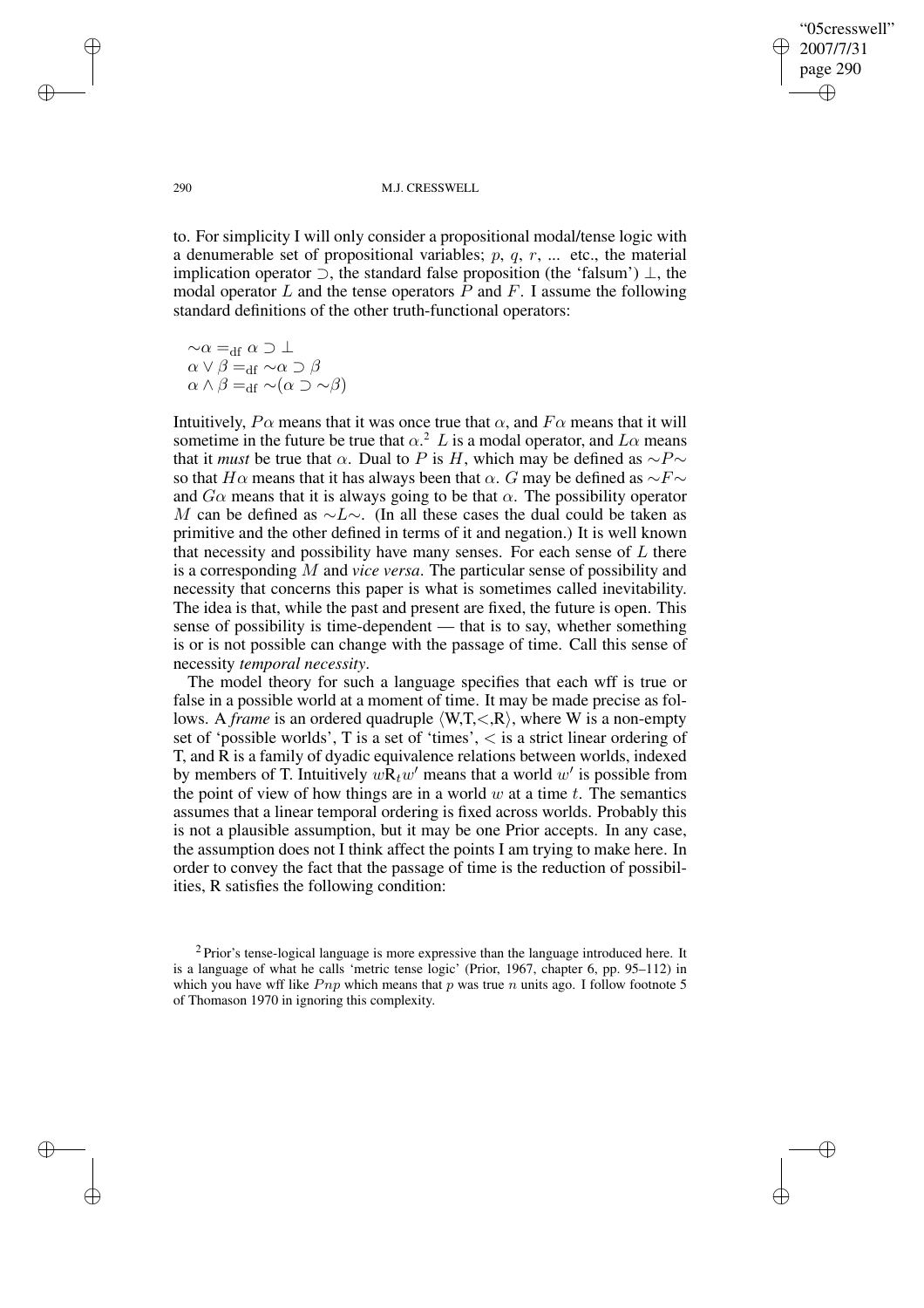(1) If  $t_1 < t_2$  then for every w and w', if  $w\mathbf{R}_{t_2}w'$  then  $w\mathbf{R}_{t_1}w'$ .

A *model* is an ordered quintuple  $\langle W, T, \langle R, V \rangle$ , where  $\langle W, T, \langle R \rangle$  is a frame and V is a value-assignment satisfying the following conditions for any  $w \in W$  and  $t \in T$ :

- [Vp] For any propositional variable, p, either  $V(p, w, t) = 1$  or  $V(p, w, t) = 0.$
- $[V \perp]$   $V(\perp, w, t) = 0.$

✐

✐

✐

✐

[V $\supset$ ] For any wff  $\alpha$  and  $\beta$ ,  $V(\alpha \supset \beta, w, t) = 1$  if either  $V(\alpha, w, t) = 0$ or  $V(\beta, w, t) = 1$ ; otherwise  $V(\alpha \supset \beta, w, t) = 0$ .

Using the definitions above we have that  $V(\sim \alpha, w, t) = 1$  iff  $V(\alpha, w, t) = 0$ ,  $V(\alpha \vee \beta, w, t) = 1$  iff either  $V(\alpha, w, t) = 1$  or  $V(\beta, w, t) = 1$ , and  $V(\alpha \wedge \beta, w, t) = 1$  iff both  $V(\alpha, w, t) = 1$  and  $V(\beta, w, t) = 1$ .

- [VP] For any wff  $\alpha$  and for any  $w \in W$  and  $t \in T$ ,  $V(P\alpha, w, t) = 1$ if there is some  $t' \in T$ , such that  $t' < t$  and  $V(\alpha, w, t') = 1$ ; otherwise  $V(P\alpha, w, t) = 0$ .
- [VF] For any wff  $\alpha$  and for any  $w \in W$  and  $t \in T$ ,  $V(F\alpha, w, t) = 1$ if there is some  $t' \in T$  such that  $t < t'$  and  $V(\alpha, w, t') = 1$ ; otherwise  $V(F\alpha, w, t) = 0$ .
- [VL] For any wff  $\alpha$  and for any  $w \in W$  and  $t \in T$ ,  $V(L\alpha, w, t) = 1$ if for every  $w' \in W$  such that  $w \mathbf{R}_t w'$ ,  $V(\alpha, w', t) = 1$ ; otherwise  $V(L\alpha, w, t) = 0.$

In this paper I make a distinction between a *proposition* and a wff in the following way. For every model  $\langle W, T, \langle R, V \rangle$  and every sentence  $\alpha$  the proposition expressed by  $\alpha$  according to this model, may be defined as the set of pairs  $\langle w, t \rangle$  such that  $V(\alpha, w, t) = 1$ . Propositions are thus the languageindependent entities which may be thought of as the meanings of wff, and a proposition p is *true* at t in w iff  $\langle w, t \rangle \in p$ . (I use p, q, ... etc. sometimes

<sup>3</sup>To get a closer link between the passage of time and the reduction of possibilities, one might think of adding to (1) the additional requirement that there is some  $w$  and  $w'$  such that  $w\overline{R}_{t_1}w'$  but not  $w\overline{R}_{t_2}w'$ . Indeed, one could think of *defining* the passage of time in such a way that  $t_1 < t_2$  is defined to hold iff these two conditions are satisfied. To get a linear time scale common to all worlds you would need to constrain R so that for any  $t_1$  and  $t_2 \in$ T, either, for every w and  $w' \in W$ , if  $wR_{t_2}w'$  then  $wR_{t_1}w'$ , or, for every w and  $w' \in W$ , if  $wR_{t_1}w'$  then  $wR_{t_2}w'$ . Another plausible condition is one which *identifies* a world with a set of possibilities over time: If  $w_1 \mathbf{R}_t w_2$  for every  $t \in \mathcal{T}$ , then  $w_1 = w_2$ . (If these conditions are imposed, the frames used in the discussion of (4) below may need to be more complex.)

"05cresswell" 2007/7/31 page 291

✐

✐

✐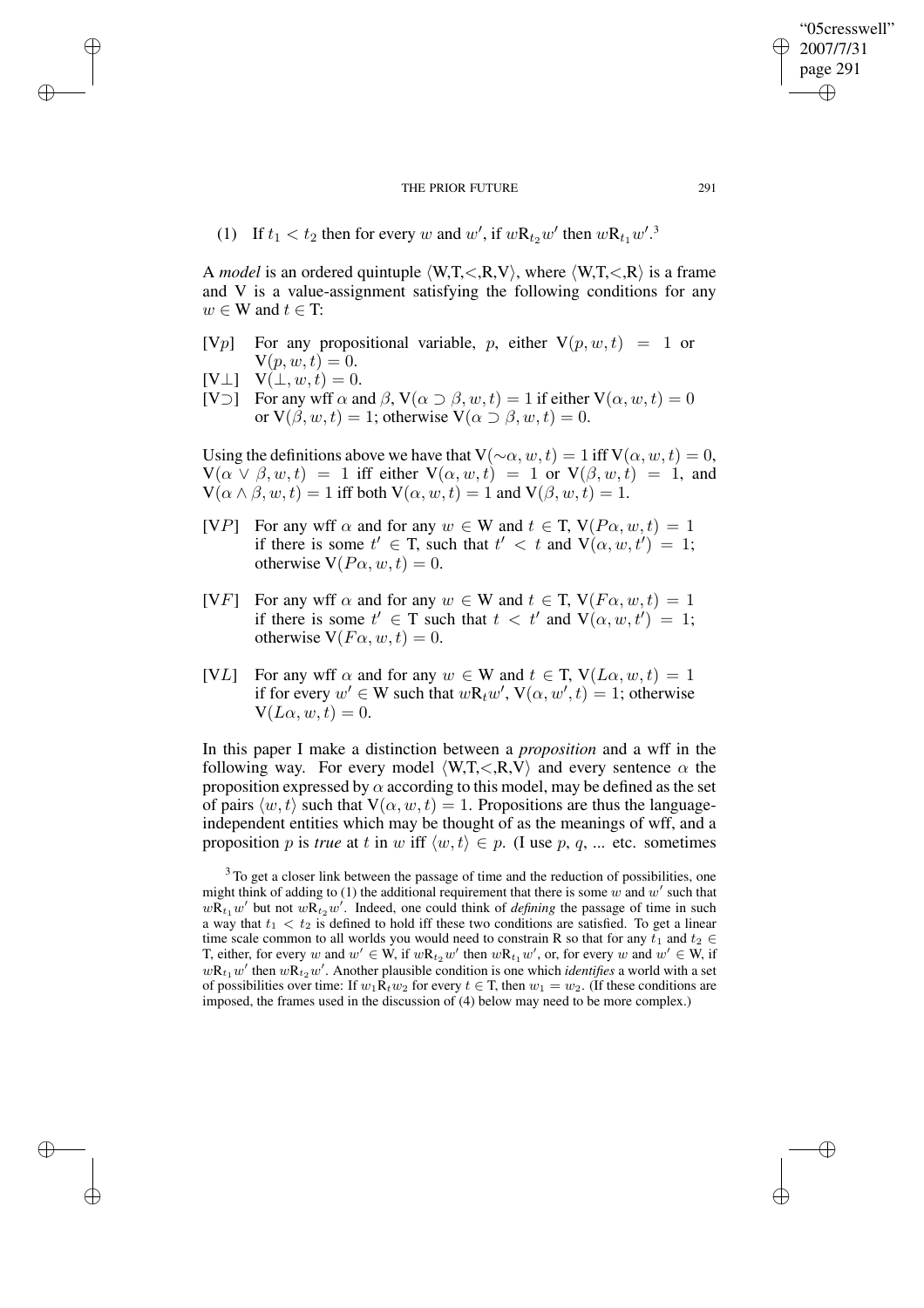✐

✐

#### 292 M.J. CRESSWELL

for propositions, and sometimes for propositional variables. Obviously the difference must be kept clear.) I suspect that Prior would not have been sympathetic to this way of looking at the matter, and part of my aim is to see whether the *logics* he uses are compatible with this kind of 'Platonism'.<sup>4</sup>

I shall refer to all this as the *indexical semantics*. <sup>5</sup> A wff is *valid* in the indexical semantics iff it is true at all worlds and times in all models on all frames. Among the principles valid in the indexical semantics are the S5 like principles

(2)  $Lp \supset p$ 

and

(3)  $∼Lp ⊇ L∼Lp$ .

(These are Prior's L1 and L3, 1967, p. 125. His L2 is the standard K axiom  $L(p ⊇ q) ⊇ (Lp ⊇ Lq)$ .) (3) claims that if a given proposition is not determinately true then this fact, that it is not determinate, is itself a determinate fact. (3) might seem at variance with the interpretation of  $L$  in terms of time-dependent inevitability, but we need to recall that, according to the indexical semantics,  $L$  is interpreted at a time  $t$  in a world  $w$ , in terms of what is happening  $at \, t$  in  $w$ . We can think of  $R_t$  in two ways. One is that, from the point of view of  $w_1$  at t,  $w_2$  is a way the world could become. The other is that the worlds accessible from  $w$  at  $t$  are the worlds which, in some intuitive sense, are just like  $w$  up to and including  $t$ , and differ only in what happens after t. Why should these two ways be equivalent? Suppose that  $w_1$  and  $w_2$  differ before or at  $t$  — that an event e say occurs in  $w_1$  but not in  $w_2$ . From the point of view of worlds like  $w_1$  up to t, nothing you do after t could change the fact that e occurs in all of them. So nothing that you do in any of them after t can make  $w_2$  a way the world could be. And this applies

<sup>4</sup> In chapter 3 of Prior 1971 ('Platonism and quantification', pp. 31–47) Platonism is described on p. 32 as a programme "which eliminates parts of speech by multiplying entities", and the burden of the chapter seems to be to express a preference for parts of speech. As far as metalogic goes one might look at the reservations expressed in Prior 1967, pp. 41–45, and the somewhat dismissive comments, in Prior 2003, p. 211, about understanding a relational frame in terms of a more-expensive-than relation between teacups.

<sup>5</sup> Although the modal/tense language investigated here contains as primitive tense and modal operators only  $P$ ,  $F$  and  $L$ , others can easily be added. Thus for instance a logical necessity operator  $\Box$  can be introduced so that  $\Box \alpha$  is true at t in w iff  $\alpha$  is true at t in every w' in w, whether or not  $w'$  is accessible from w. And if the frame were to include a 'nearness' relation, a dyadic counterfactual operator  $\square \rightarrow$  could be interpreted in the manner of Lewis 1973 and others. Operators to do with choice and agency in such frameworks, are discussed in Belnap 1996.

✐

✐

✐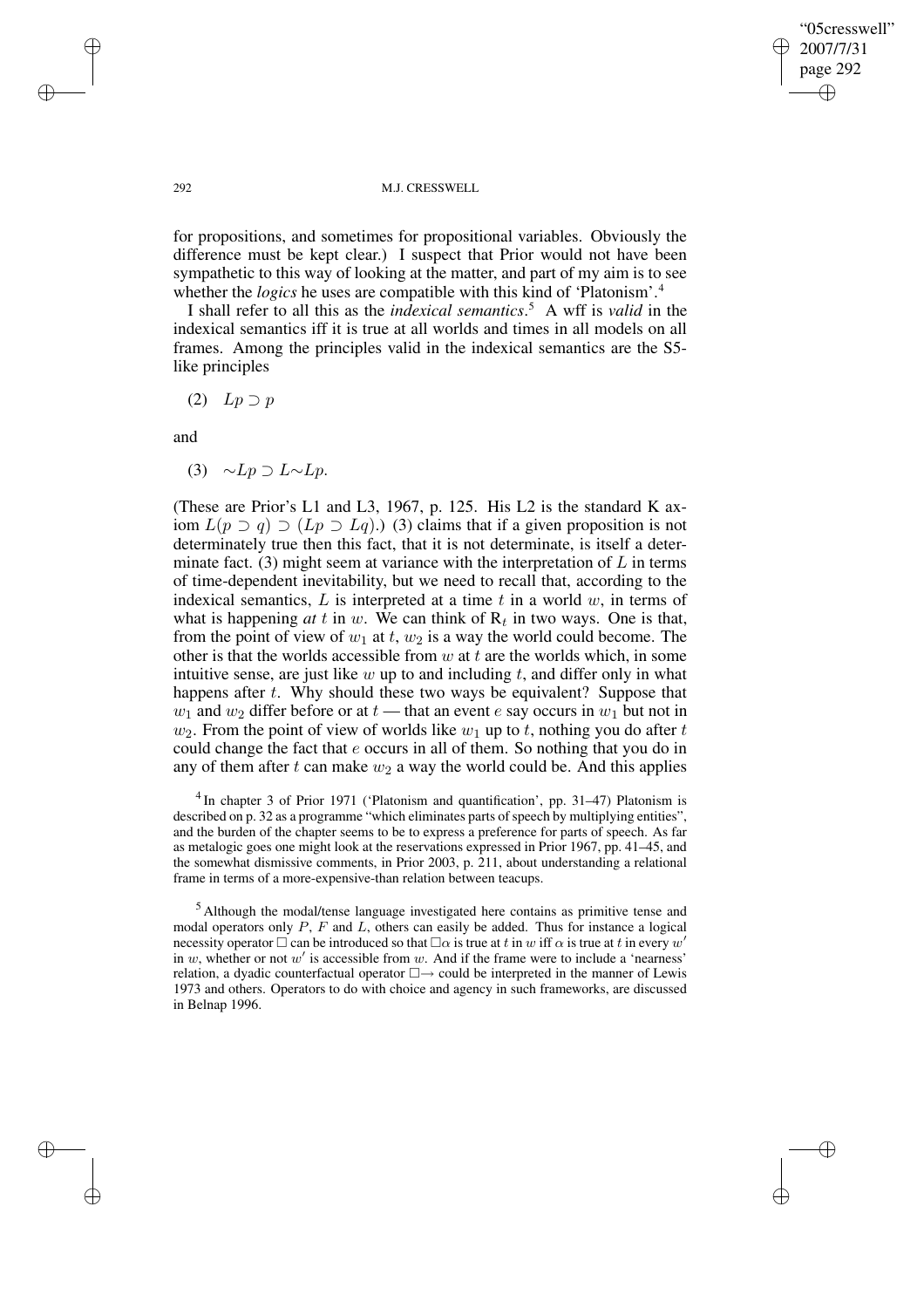to *any* difference between  $w_1$  and  $w_2$  before or at t. So not  $w_1R_tw_2$ . Conversely, since  $R_t$  represents a quasi-logical possibility, *any* world like  $w_1$  up to t counts as possible in this sense.<sup>6</sup> Other notions of temporal possibility arise by restricting this one.

Prior's worry about the future is based on the claim that while the past (and perhaps the present) is necessary, in the sense of being unchangeable, yet the future is not. Certainly there does seem a sense in which this is so, but, as Prior goes on to shew (Prior 1967, p. 117) this sense may be difficult to pin down. Prior considers the wff

(4)  $Pp \supset LPp$ .

✐

✐

✐

✐

(4) is not valid according to the indexical semantics. Consider a frame with two worlds  $w_1$  and  $w_2$ , and two times  $t_1$  and  $t_2$  with  $t_1 < t_2$ . R<sub>t</sub> is universal in W for all  $t \in T$ . Put  $V(p, w_1, t_1) = 1$  and  $V(p, w_2, t_1) = 0$ . Then  $V(Pp, w_1, t_2) = 1$ . But  $V(Pp, w_2, t_2) = 0$ ; and so  $V(LPp, w_1, t_2) = 0$ . So  $V((4), w_1, t_2) = 0$ . To make (4) valid one must require that  $V(p, w_1, t_1) =$  $V(p, w_2, t_1)$ , or, more generally:

(5) for all w and  $w' \in W$ , all  $t \in T$  and every variable p, if  $wR_t w'$ then  $V(p, w, t) = V(p, w', t)$ .

The idea behind (5) is this.  $wR_t w'$  is supposed to entail that w and w' are alike up to t. So that if p is a proposition only about what is the case at t, its truth at t should not depend on what happens after  $t$ , and so should not depend on  $R_t$ . The problem with a restriction like (5) is that it is not a property which holds for complex wff even if imposed on the variables. For consider a frame with three times  $t_1 < t_2 < t_3$ , where  $R_{t_1}$  and  $R_{t_2}$  are universal in W, but  $w\mathbf{R}_{t_3}w'$  iff  $w = w'$ . Let  $\mathsf{V}(p, w_1, t_3) = 1$  and  $\mathsf{V}(p, w, t) = 0$  for every other w and t. Since neither  $w_1 \mathbf{R}_{t_3} w_2$  nor  $w_2 \mathbf{R}_{t_3} w_1$  we have satisfied (5) for p. But  $V(PFp, w_1, t_2) = 1$ , while  $V(PFp, w_2, t_2) = 0$ ; and so  $V(LPFp, w_1, t_2) = 0$ . As Prior notes on p. 122f, the problem appears in the context of a logical system in the rule of uniform substitution for propositional variables. Prior suggests using two classes of variable, where only one kind of variable satisfies (4). Alternatively, he suggests that (4) be retained for all variables, but that the axioms which are to hold for all wff be stated as

 $6$  Lewis 1976 has argued that there is a sense in which you can no more change the future than you can change the past. Nothing you do in a world w can make it the case that w is different from the way it is. But to say that you *can* do something in w is to say that you *do* do it in a w' open to you, and, in the present situation,  $wR_t w'$  marks off the w's which are the worlds open to you in w at t. All these worlds coincide with  $w$  up to t and the different possibilities open to you in  $w$  at  $t$  are represented by these different worlds. The asymmetry between past and future is built into R via condition (1).

"05cresswell" 2007/7/31 page 293

✐

✐

✐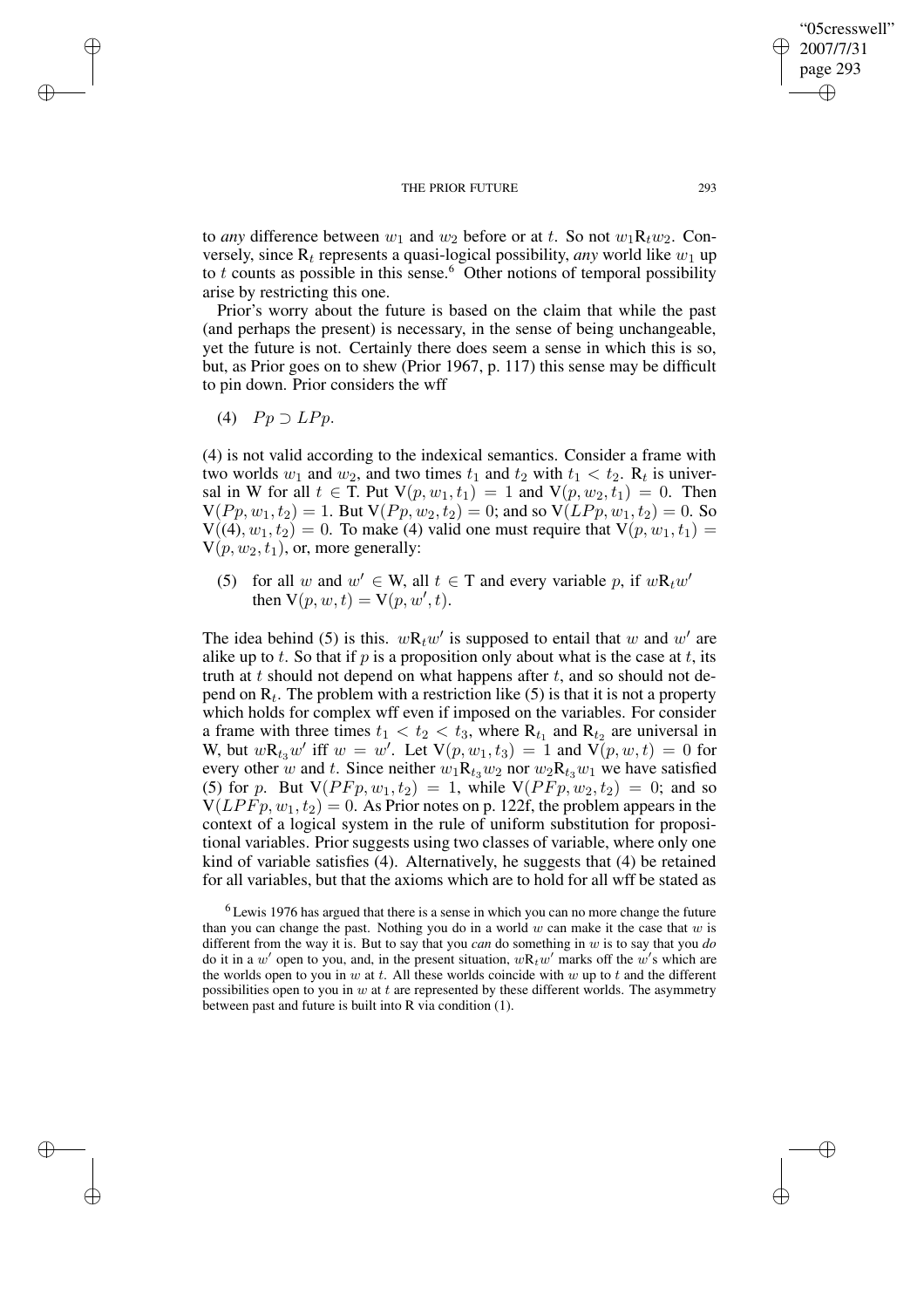✐

✐

#### 294 M.J. CRESSWELL

schemata, so that the logic does not contain any rule of uniform substitution for variables. Then, while (4) remains a theorem its schematic version

(6)  $P\alpha \supset LP\alpha$ 

✐

✐

✐

✐

is not valid for all  $\alpha$ , and, in particular, the instance of (6),

(7)  $P F p \supset L P F p$ 

is not a valid wff. Prior even suggests, in the case of variables, adding

(8)  $p \supset Lp$ 

and indeed (8) is valid under the restriction (5). Obviously the schematic version of (8)

(9)  $\alpha \supset L\alpha$ 

should not be not valid for all  $\alpha$ , since, as Prior notes (1967, p. 123), this makes L vacuous. The point of view of the present paper is semantic, and while the indexical semantics (with or without  $(5)$ ) may indeed specify an axiomatisable class of wff, this paper is not in the business of studying it. Indeed (9) may be considered to *define* what it is for  $\alpha$  to be solely about the past and present, and there is no reason to suppose that there is any syntactical way of marking out this class of sentences. At any rate (5) is not part of the indexical semantics of this paper. Prior, I suspect, may have supposed that his logical languages reflect, in some way, metaphysical truth. The idea would be that all truths are made up of simple truths, which are truths about a particular time.<sup>7</sup>

Prior offers two ways of understanding the future. One is what he calls the *Ockhamist* way, and one is what he calls the *Peircean* way. Prior 1967, p. 126, produces a semantics for Ockhamist tense logic. Although he does not use the word, Prior's 'frames' (which I shall call 'Priorian frames') are

 $<sup>7</sup>$  The desire to discover the logically perfect language, whose atomic sentences 'pic-</sup> ture' the atomic facts, is a view which drove much influential metaphysics of the early 20th century; the *locus classicus* perhaps being the *Tractatus Logico-Philosophicus* (Wittgenstein 1921).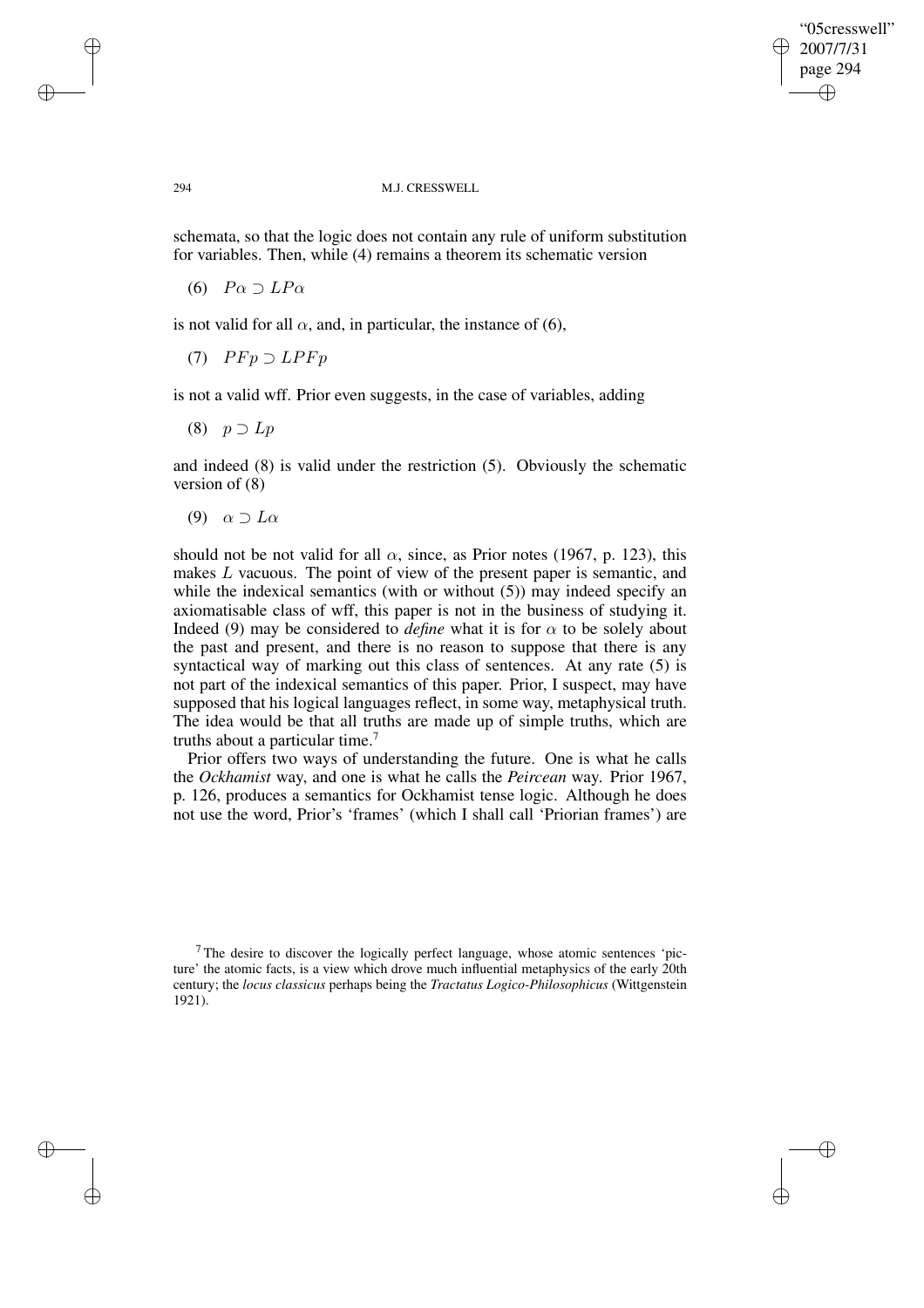✐

✐

✐

✐

branching structures in which any point can have more than one possible future.<sup>8</sup> The simplest non-trivial Priorian frame is

> $\hat{y}$  $\diagup$  $\boldsymbol{x}$

z in which the points y and z are in the future of x, but neither is in the future of the other. Prior does not postulate instants here, although he has briefly introduced dates on p. 120. (He was always bothered about the metaphysical status of instants; see p. 188f.) Prior then introduces what he calls *prima facie* assignments. A prima facie assignment gives a truth value to each propositional variable at each point in a Priorian frame. Clause (1) of Prior's truth definition, (10) in this paper, says

&

(10) Each propositional variable is arbitrarily assigned a single truthvalue at each point.

In (10) prima facie assignments are playing the role of possible worlds. At the time Prior was writing, many logicians supposed that using assignments instead of worlds avoided unwelcome ontological commitments, and some such motivation may be in play here. But there are risks. The principal risk is connected with the view of necessity as truth in all assignments, since without restrictions this can validate unwanted formulae. Prior's clause (4) on p. 126, here (11), states

(11) The assignment to  $L\alpha$  at x gives it truth if  $\alpha$  is given truth in all its prima-facie assignments at  $x$ , otherwise falsehood.

Unrestricted, (11) has the consequence that  $\sim Lp$  is valid, since at any element in any frame there is a prima facie assignment at which  $p$  is false there, and so  $\sim L_p$  is always true there. The standard answer here, which we must take Prior to be assuming, is that the model contains a set of designated prima facie assignments. Once this answer has been given, the way is open to letting the frame contain a set of entities which can index these assignments, and which we can call 'possible worlds' — though, from the

<sup>8</sup> If other senses of possibility are obtained by restricting  $R_t$ -possibility, it makes plausible the supposition that many senses of 'counterfactual' possibility might involve going back to a time at which something not now possible *was* possible. Locutions like English's 'might have been' then become very natural.

"05cresswell" 2007/7/31 page 295

✐

✐

✐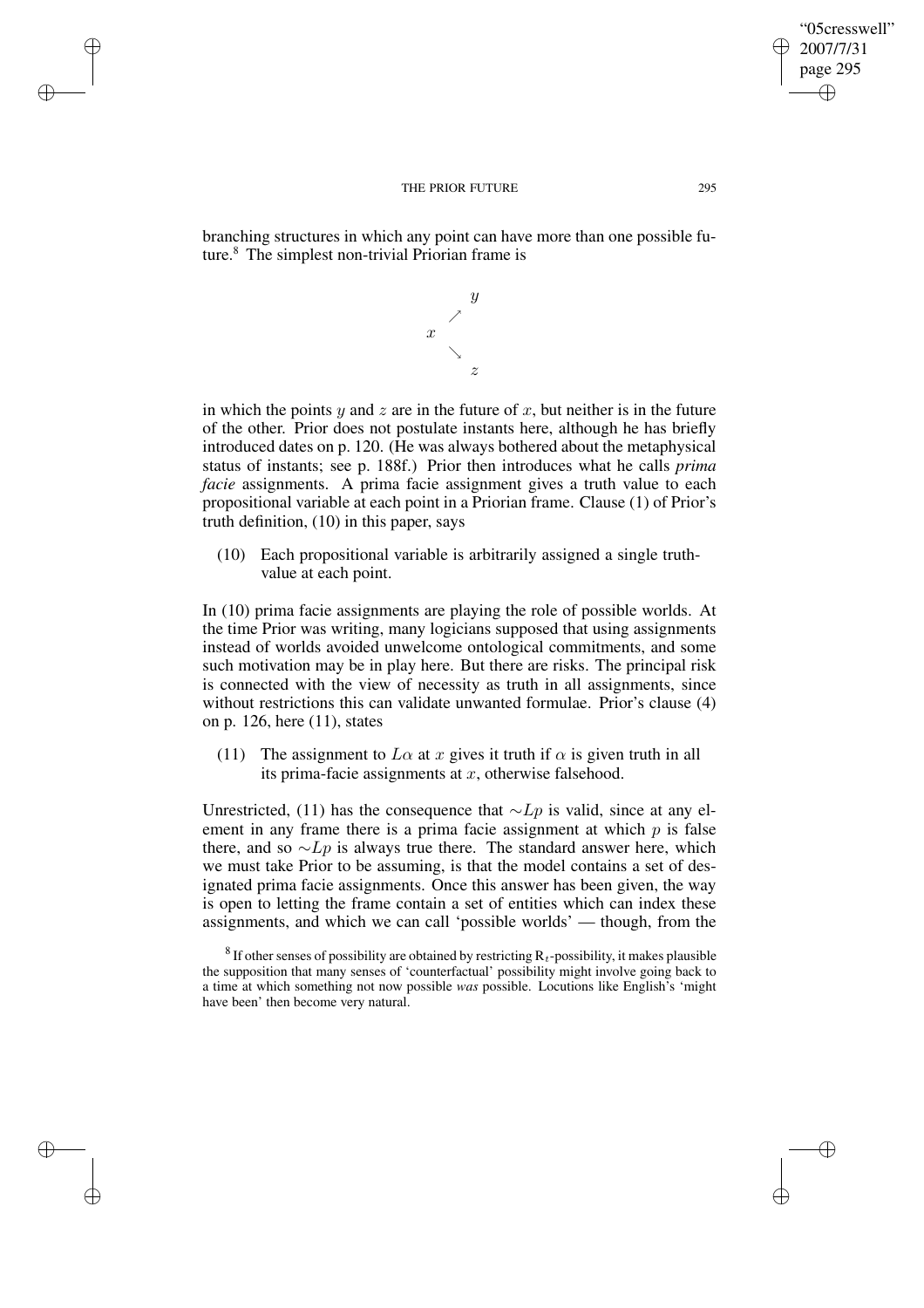#### 296 M.J. CRESSWELL

"05cresswell" 2007/7/31 page 296

✐

✐

✐

✐

point of view of logic, the indices can be anything at all. We can then have a single model which gives a value to every wff with respect to each of these indices, and whatever other indices the frame may specify. A second reason for disquiet concerns the fact that for many wff there is no unique truth value at an element in a Priorian frame. Prior's clause for  $F$ , here (12), states

(12) The prima-facie assignment to  $Fn\alpha$  at a given point x for a given route to the right of x, gives it the value assigned to  $\alpha$  at the distance  $n$  along that route from  $x$ . (If the line branches within this distance, there may be different prima-facie assignments to  $Fn\alpha$  at x.)

Consider the Priorian frame mentioned above, with the following assignment to the variables:



(The value of  $p$  at  $x$  is arbitrary.) It should be clear that there is only one assignment of values here; and it makes  $L F_p$  false at x. Now consider the truth value at  $x$  of  $F_p$  in this model. Prior is correct that this is a relative matter, but the relativity is not relativity to an *assignment*; rather the relativity seems to be to what Thomason 1970 p. 267, in his study of Prior's Ockhamist logic, calls a 'history'.<sup>9</sup> Relative to the path  $xy$ ,  $Fp$  is true at x, while relative to the path  $xz$ ,  $Fp$  is false at x. This is in line with the way Prior tells it on p. 127, though it does not mention assignments. The relativity does not apply to the propositional variables, since Prior assumes them to have a truth value at each element which is unaffected by the truth values to wff at other elements. But if prima facie assignments are in effect possible worlds, it seems best to follow Thomason's section 7 (*op cit*, pp. 276–279) and define the truth of a wff at a time and a history. Like Prior, Thomason imposes the requirement that variables have truth values at each point absolutely, which

✐

✐

✐

<sup>&</sup>lt;sup>9</sup> Belnap 1996, p. 241, claims to distinguish between a world, and a possible history in the actual world. I am not sure what to make of this distinction, and I am treating the 'worlds' in the indexical semantics as corresponding to Belnap's and Thomason's 'histories', except that they are taken as primitive and not analysed as linear strings of 'times'.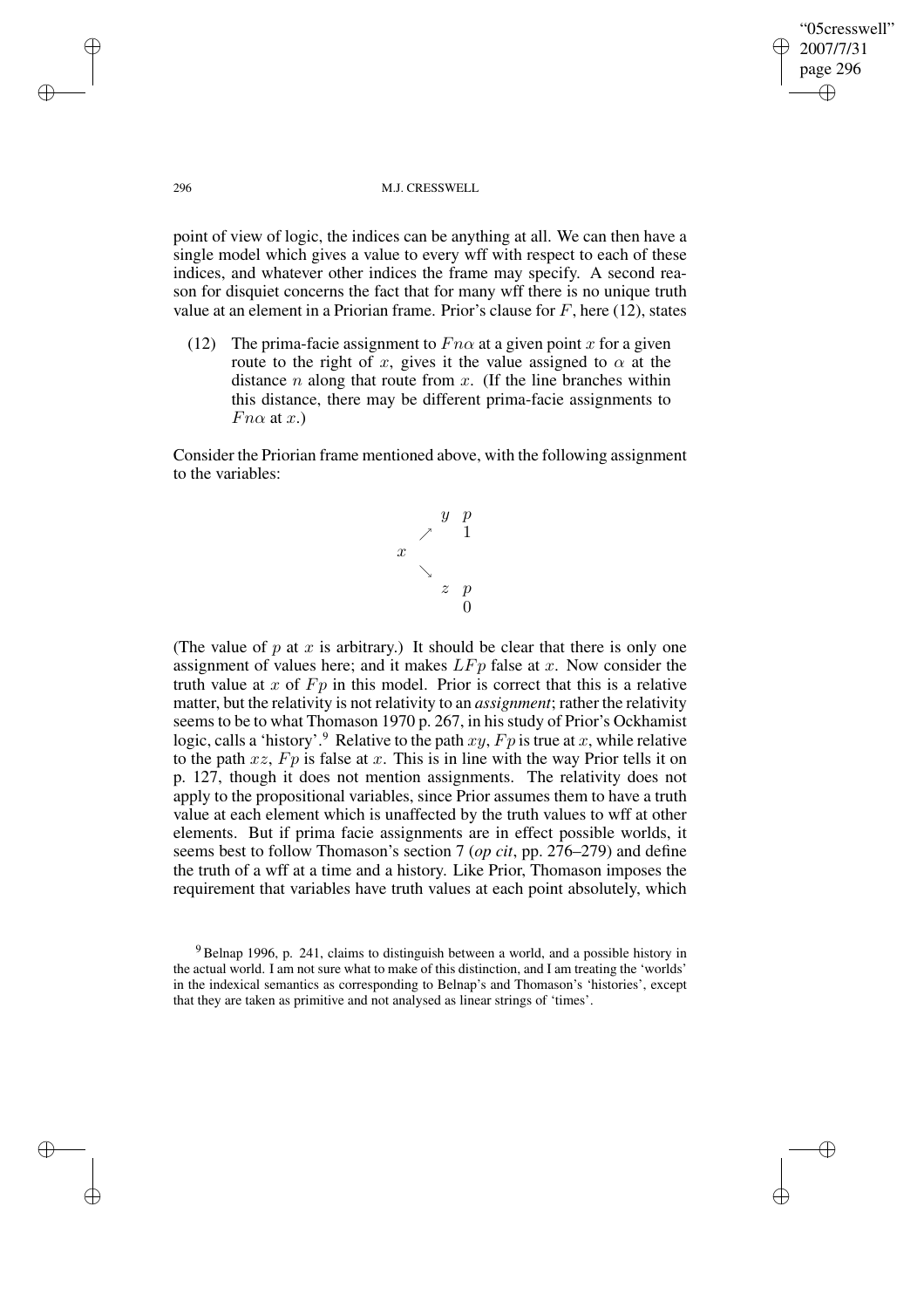is of course (5) above; but, given a definition of truth which is relative to a history, there is no need to impose  $(5)$  on the variables.<sup>10</sup>

Unlike the structures used by Prior and Thomason, the frames of the present paper are not branching structures, but it is easy to generate such structures in the indexical semantics. An element in a Priorian frame can be understood in an indexical frame  $\langle W, T, \langle R \rangle$  as an equivalence class of worlds. Where  $w \in W$ , let  $|w|_t = \{w' : w'R_t w\}$ . Then define a relation  $\prec$  as follows:

$$
(13) \quad |w|_{t_1} \prec |w'|_{t_2} =_{\text{df}} (|w'|_{t_2} \subseteq |w|_{t_1} \land |w'|_{t_2} \neq |w|_{t_1})
$$

✐

✐

✐

✐

With definition (13) it is clear that  $\prec$  is transitive and asymmetrical. To ensure that the structure is a tree we need to have that if two elements  $x$  and y are both in the past of some element z then either  $x = y$  or  $x \prec y$  or  $y \prec x$ . So suppose that  $|w_1|_{t_1} \prec |w_3|_{t_3}$  and  $|w_2|_{t_2} \prec |w_3|_{t_3}$ . Now  $w_3 \in |w_3|_{t_3}$  and so  $w_3 \in |w_1|_{t_1}$  and  $w_3 \in |w_2|_{t_2}$ , and so  $|w_1|_{t_1} = |w_3|_{t_1}$  and  $|w_2|_{t_2} = |w_3|_{t_2}$ . But either  $t_1 = t_2$  or  $t_1 < t_2$  or  $t_2 < t_1$ . So either  $|w_3|_{t_1} = |w_3|_{t_2}$ , or,  $|w_3|_{t_1} \neq |w_3|_{t_2}$  and, by (1),  $|w_3|_{t_1} \subseteq |w_3|_{t_2}$  or  $|w_3|_{t_2} \subseteq |w_3|_{t_1}$ . One can also make an indexical frame out of a Priorian frame, with the worlds being chains of elements. $^{11}$ 

What then is the connection with determinism? Chapter 7 of Prior 1967 begins by raising the theological question of God's omniscience. Following Jonathan Edwards, Thomas Aquinas and others, Prior seems to have felt that if God knows the future, then the future must be determined, and therefore that a God who is omniscient can only be so in a deterministic universe. Why should this be so? Presumably it is this: that a deterministic world is a world in which there is no distinction between truth and temporal necessity. That is, a world w is deterministic iff for every t, if  $wR_t w^{\dagger}$  then  $w = w'$ . For such a w (9) is true for every  $t \in T$ . (This of course makes determinism a contingent matter.) One account of knowledge requires that one knows a

 $10$  Thomason invokes van Fraassen's notion of a 'supervaluation'. A supervaluation is a family of valuations, which, in a rough and ready way, corresponds to the use of worlds in the present paper. 'Rough and ready' because the 'supertruth' of a supervaluation plays no role in the semantic values of the component expressions in the final sentences, and is introduced principally to define various notions of logical consequence between sentences. Thomason distinguishes on p. 273 between the validity of the implication  $\alpha \supset \beta$ , and the validity of the passage from  $\alpha$  to  $\beta$ . The difference arises because the latter case is defined to hold where β is true for every way the future could develop provided  $\alpha$  is. Thus, although  $\alpha \supset L\alpha$  is not valid, the passage from  $\alpha$  to  $L\alpha$  *is*. In terms of the indexical semantics, the difference is between the validity of  $\alpha \supset \beta$  and the validity of  $L\alpha \supset L\beta$ , and the legitimacy of the move from  $\alpha$  to  $L\alpha$  is reflected by the validity of  $L\alpha \supset LL\alpha$ .

 $11$  A formal proof of the equivalence between the indexical semantics and the Prior/ Thomason semantics would require another paper; and, for such a result, the indexical frames might need to satisfy some additional conditions like those mentioned in footnote 3.

"05cresswell" 2007/7/31 page 297

✐

✐

✐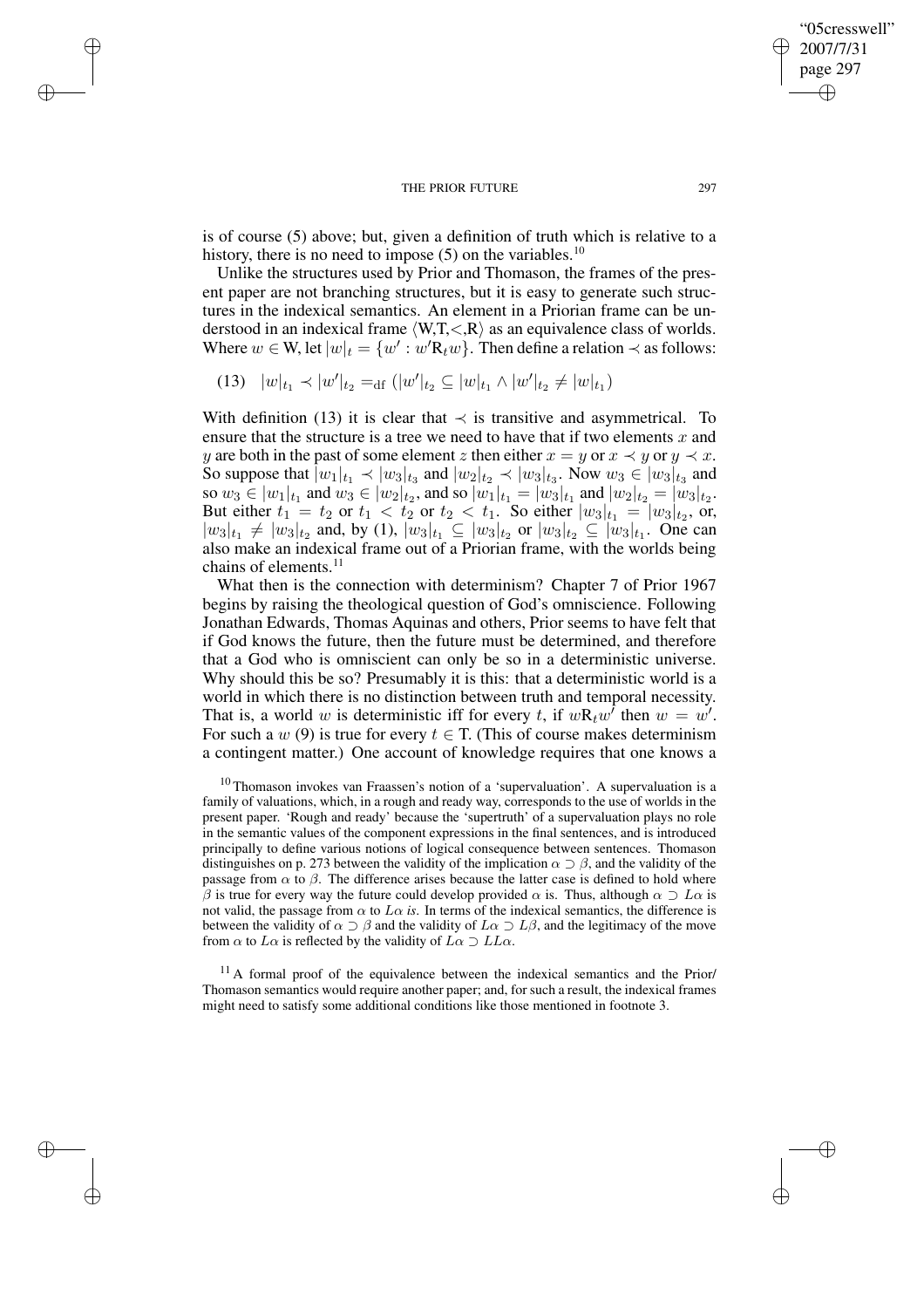"05cresswell" 2007/7/31 page 298 ✐ ✐

✐

✐

298 M.J. CRESSWELL

proposition when one believes it *because it is true*. On this account, the truth of p is what *causes* one to know it; and for this reason it might seem that p must be temporally necessary. That is to say, for all w, t and  $\alpha$ , if  $K_a\alpha$ means that a knows that  $\alpha$ 

(14) If 
$$
V(K_a \alpha, w, t) = 1
$$
 then  $V(L\alpha, w, t) = 1$ .

Prior 1962 (see p. 49 of Prior 2003) distinguishes between knowing and guessing in a manner which suggests that he thinks one can only *know* what is already determined. Say that a being a is *omniscient* at t in a world w iff a knows every proposition which is true at t in w. Thus for every  $\alpha$ , we would have

(15) 
$$
V(K_a \alpha, w, t) = V(\alpha, w, t).
$$

Putting (14) and (15) together, we have that if any being is omniscient in  $w$ at t then

(16) If  $V(\alpha, w, t) = 1$  then  $V(L\alpha, w, t) = 1$ 

and if a being is omniscient in  $w$  at every  $t$  then  $w$  is a deterministic world. The causal account of knowledge supposes that God knows something *because it is true*, and perhaps Prior saw an inconsistency here between that and the supposition that God is responsible for whatever is the case. (See Prior 1976, p. 108.) On p. 114 of 1967, Prior notes Edwards' insistence that he is *not* saying that God's foreknowledge *causes* things to happen. None of this however goes any way to supposing that we need give up the indexical semantics introduced above, whereby every proposition has a definite truth value at every time in every world.

The semantics offered in the Ockhamist account is classical about truth, and Prior seems to sense this. Whether or not it troubled him, he goes on to present a more radical response to the problem of foreknowledge, which gets closer to his conviction that the reason why God cannot know the future may be because there is *nothing to know*. The problem with the Ockhamist solution from Prior's point of view might well arise from the fact that it *can* be given a classical construal, and that, if it can, then it is not a sufficiently accurate articulation of the view that, in some important sense, the future doesn't exist. In the indexical semantics, provided that there is no 'end-oftime' moment, i.e., provided that for every t there is a  $t'$  such that  $t < t'$ , then the following wff is valid:

 $(17) \sim Fp \supset F \sim p$ .

✐

✐

✐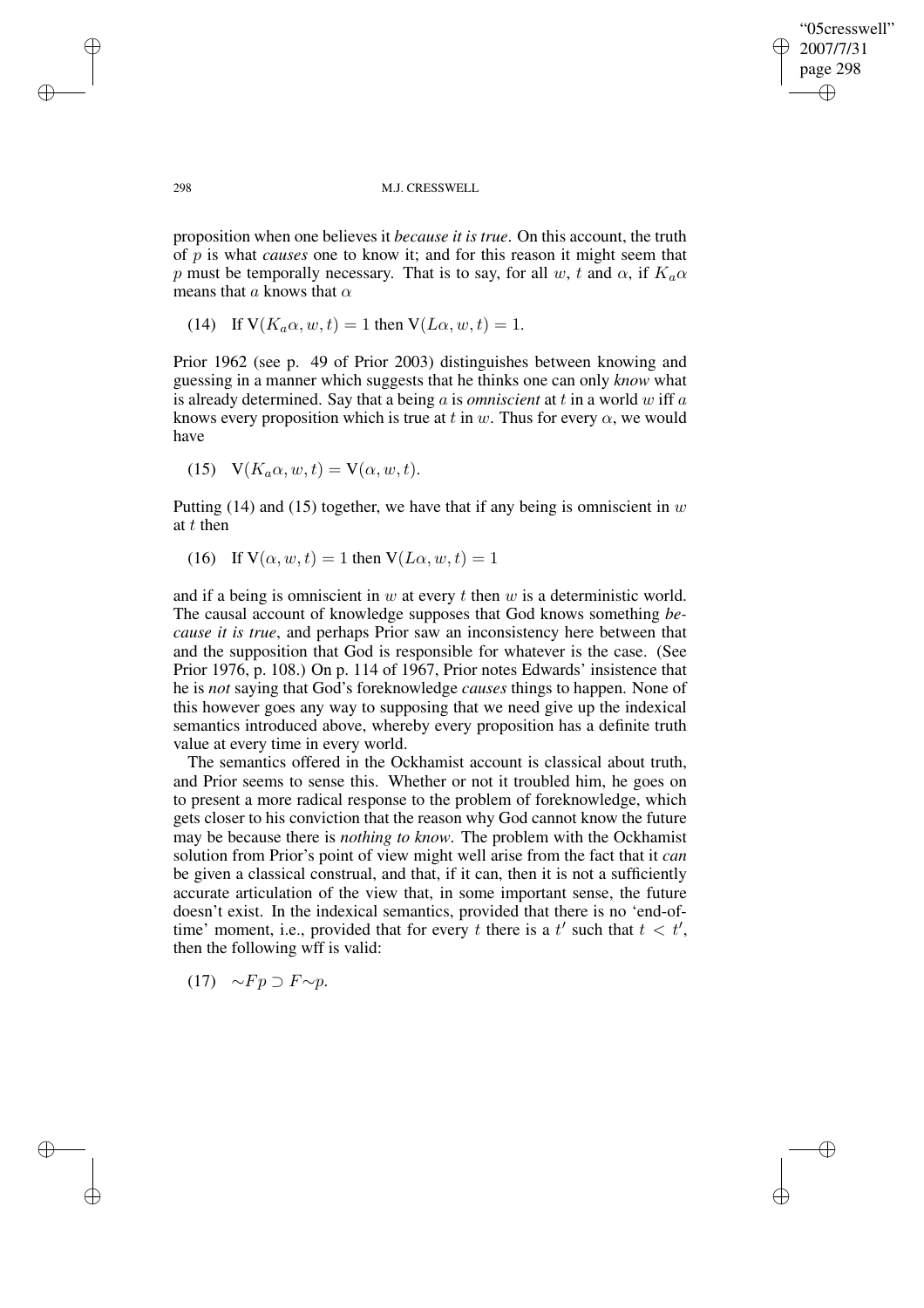For what Prior calls the 'Peircean' answer (1967, p. 128), (17) is not valid. If p is a proposition about the future then it may not now exist, and so  $F_p$ might fail and  $\sim Fp$  be true. But if p does not exist neither does  $\sim p$ , and so  $F \sim p$  is not true either, and (17) would be false. What should be said about this? Prior (*op cit* p. 130) attributes to Michael Shorter the claim that, for the Peircean,  $F$  really means  $LF$ , so that (17) is really

$$
(18) \quad \sim L F p \supset L F \sim p.
$$

✐

✐

✐

✐

In contrast to (17), (18) does indeed fail in the indexical semantics. In the frame presented in the discussion of (4) we need only make  $V(p, w_1, t_2) = 1$ and  $V(p, w_2, t_2) = 0$  to have (18) fail at  $t_1$  in either world. This seems to mean that the Peircean is simply an Ockhamist with a restricted language. That may have been what Shorter was suggesting, but matters like this can be tricky. One way of interpreting intuitionistic logic is by means of Kripke frames, according to which the intuitionist's truth is the classicist's necessary truth, and intuitionistic logic emerges as a sub-system of classical S4 modal logic with restrictions on expressibility. An intuitionist will object to this construal, and Prior seems to have similar reservations about the Ockhamist understanding of the Peircean response. Just as the intuitionistic propositional calculus can be interpreted directly in a Kripke frame without translation into S4, so, in Prior's semantics on p. 132 for Peircean logic, the clause for  $F$  reads:

(19) The actual assignment to  $Fn\alpha$  at x gives it truth if all its primafacie assignments do; otherwise falsehood.

In the indexical semantics the corresponding assignment would be

(20) For any wff  $\alpha$  and for any  $w \in W$  and  $t \in T$ ,  $V(F\alpha, w, t) = 1$  if for every w' such that  $w\overline{\mathbf{R}}_tw'$  there is some  $t' \in \mathcal{T}$  such that  $t < t'$ and  $V(\alpha, w', t') = 1$ ; otherwise  $V(F\alpha, w, t) = 0$ .

How then might the Peircean explain the possibility of true predictions, and how might an Ockhamist understand the explanation? Prior (1967, p. 131) offers the following example:

(21) It was the case an hour ago that you were saying 'Eclipse will win', and now he is winning.

Prior's aim in discussing (21) is to argue that, despite what the Ockhamist might think, the Peircean can make good sense of what it is for a prediction to become true — even if when uttered it was not (definitely) going to be

"05cresswell" 2007/7/31 page 299

✐

✐

✐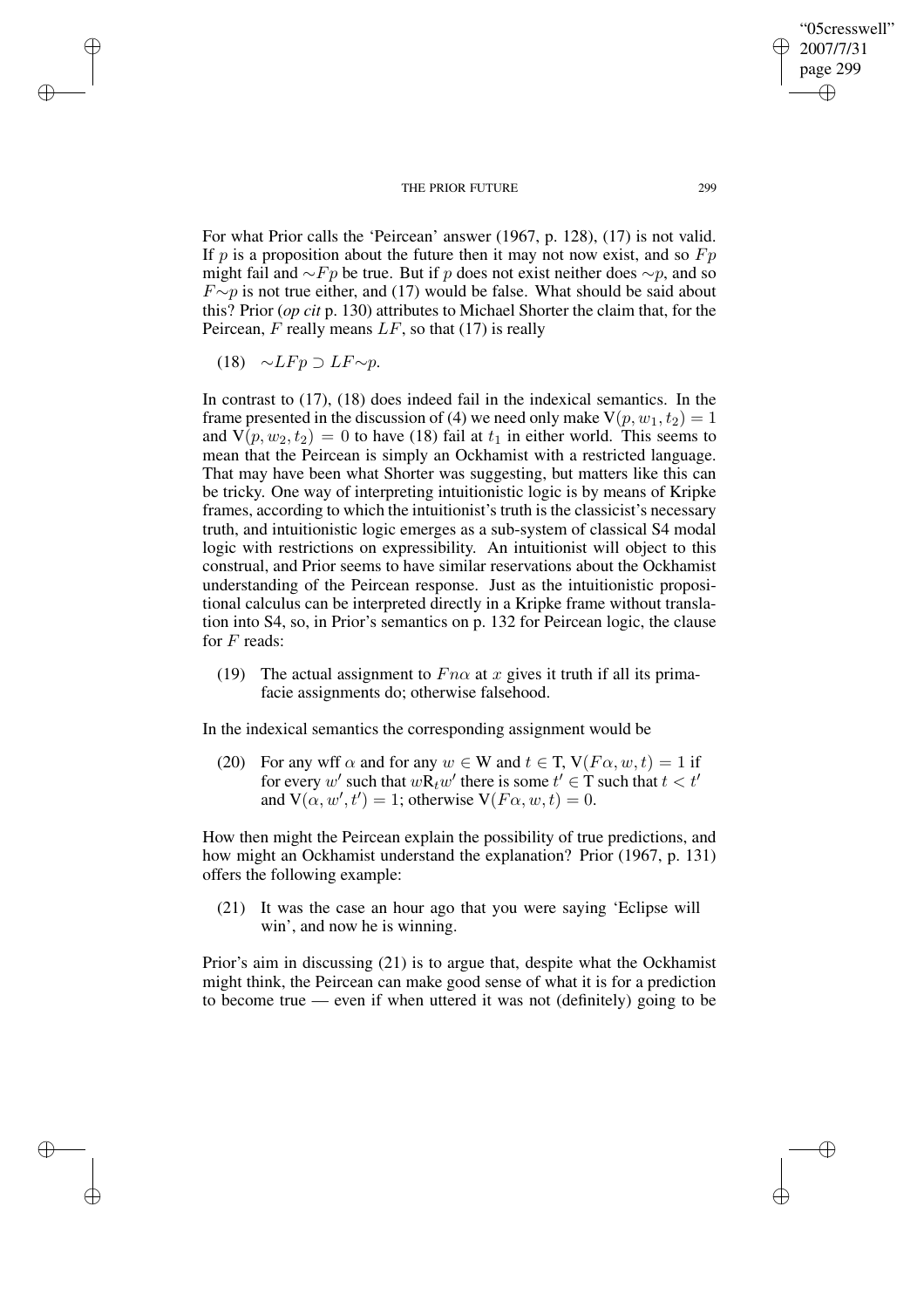"05cresswell" 2007/7/31 page 300 ✐ ✐

✐

✐

#### 300 M.J. CRESSWELL

true.<sup>12</sup> For the Ockhamist there are two claims about the future that a predictor could make. A predictor who simply says

# (22) Eclipse will win

is making a statement of the form  $F\alpha$ , which may or may not be true depending on what the future holds. A predictor who says

### (23) It is now definite that Eclipse will win

is making a statement of the form  $LF\alpha$ , and (23) might still have been false even if Eclipse turns out to win. The Peircean, it seems, cannot allow a predictor to distinguish between (22) and (23). The most that (21) can do is allow us to assert, in an hour's time, a connection between a previous prediction, and what is now happening. In a posthumously published paper (Prior 1976) Prior returns to the problem of prediction. He notes on p. 100 that he would be aggrieved if he bet someone that Phar Lap would win, and his companion declined to pay up, on the ground that when the prediction was made it was *not* unpreventably true, even though Phar Lap *did* turn out to win.

The aim is to shew how a Peircean can understand an *Ockhamist's* future tense operator, which I will refer to as  $f<sup>13</sup>$  Prior points out on p. 103 that the Peircean can *mention* the Ockhamist's operator, but cannot use it. His response is ingenious. In the first place it is couched in terms of 'assertions' or 'statements', and what he seems to have in mind is a semantics of *utterances*. Unlike sentences, utterances are temporally located. u takes place at a time  $t_u$ , and once  $t_u$  is past u no longer takes place. Suppose then that someone produces an utterance u of a sentence  $f\alpha$ , as it might be

(24) Phar Lap will win in two minutes.

Prior notices that, even if it was not definite that Phar Lap would win, what *is* definite is the connection between the truth of the prediction, and Phar Lap's winning. Prior's discussion, on pp. 103–108 of 1976, proceeds mostly by

 $12$  Prior's earlier version of his solution, on p. 94 of Prior 1957, attributes it to Ryle 1954. (The example of Eclipse's winning is in fact Ryle's, 1954 p. 19f.)

<sup>13</sup> In Prior 1976, Prior no longer uses the terms 'Ockhamist' or 'Peircean', but prefers 'small-letter language' and 'big-letter language'. I have retained 'Ockhamist' and 'Peircean', even in describing this later work, in order to conform with the earlier usage. Prior (p. 103) uses 'will' for the Ockhamist's future tense and WILL for the strong Peircean sense of 'definitely will', or 'unpreventably will'. So I have used a lower case version of  $F$ , since, in this Peircean logic, F is the *Peircean* future operator.

✐

✐

✐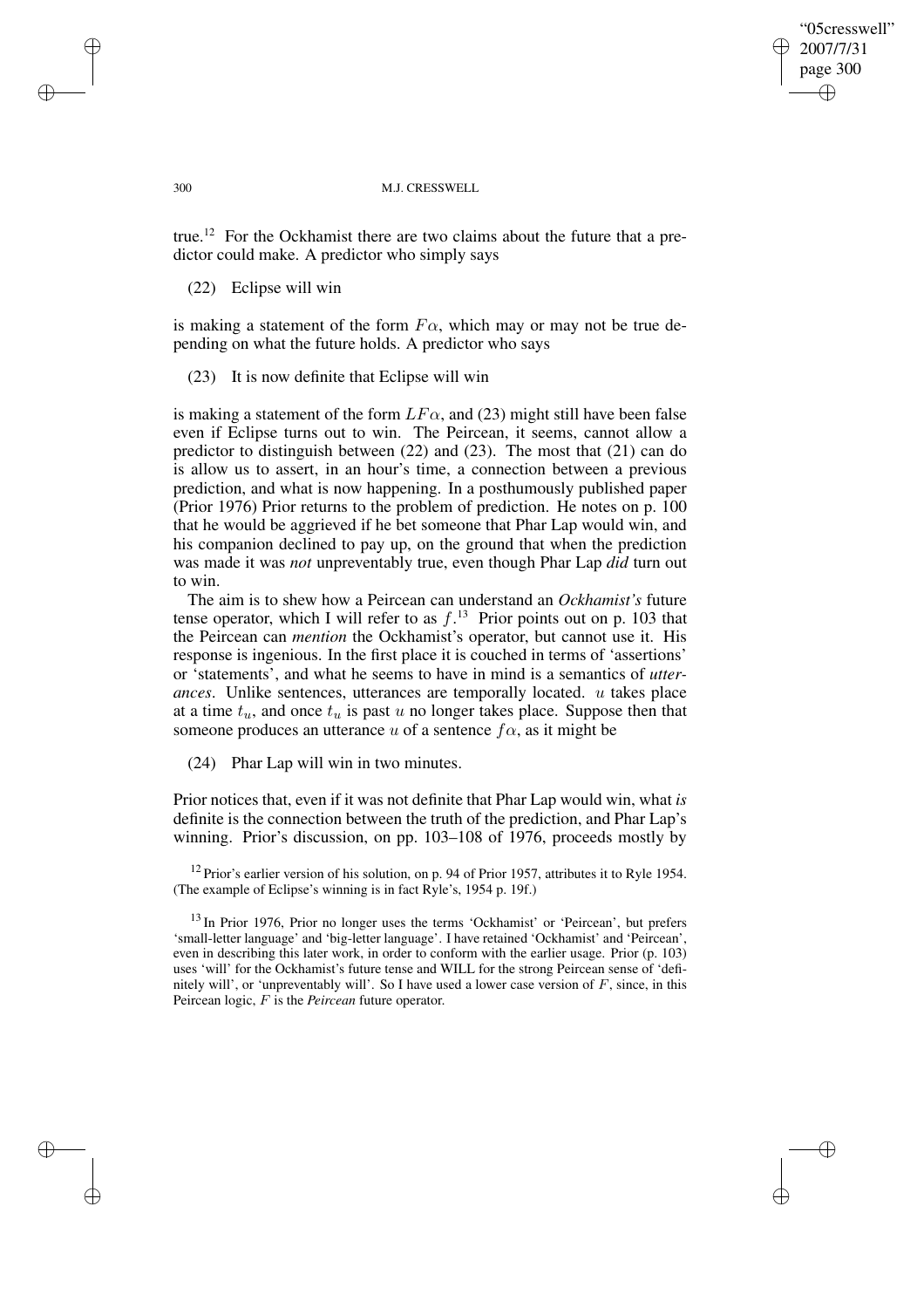way of the Phar Lap example, which involves a fixed future time; but what he says is capable of generalisation. For a start, we have that, if  $\alpha$  is any wff, and u is an utterance of  $f\alpha$ , then, at  $t<sub>u</sub>$ , the following is true:

(25)  $G(\alpha \supset u \text{ is true})$ 

✐

✐

✐

✐

where the Peircean  $G$  is the Ockhamist's  $LG$ , and cannot be defined as  $\sim$ F $\sim$ . (25) should be straightforward. Since u is an utterance it takes place at a time,  $t_u$ , and if, at any time later than  $t_u$ ,  $\alpha$  should turn out to be true, we may say that  $u$  is a true prediction. (25) has a partial converse. Recall that, for the Peircean, u only becomes *true* if what it says becomes definitely so, and this means that, at  $t<sub>u</sub>$ , we have

(26)  $G(u \text{ is true } \supset F\alpha)$ .

This solution comes at a cost:

Basically what must be abandoned, if we are to use betting language correctly yet indeterministically, is the assumption that the present truth of something must consist in its accordance with something in the non-linguistic world around one at the time the assertion is made. (1976, p. 101)

One form that the cost will take is that both (25) and (26) appear to involve a language which contains its own truth predicate, and so precautions will need to be taken to avoid paradox. On the Ockhamist account, a metalinguistic treatment of the future is unnecessary, and one might feel that the Peircean price is too high. Prior, however, may have felt it worth paying.

I have tried in this paper to make the case that Prior's concern with issues such as foreknowledge and determinism can all be addressed in a classical indexical semantics. In that sense the logic of futurity is a completely standard modal/tense logic, whose semantics proceeds by giving a recursive indexical truth definition. Prior's work on tense logic is of course among the precursors of this development, and it is because he tried to articulate his views on time in a formal way that we have a precise semantic framework in which to address it — even if it is not perhaps quite a framework of which he would have approved.

> The University of Auckland Private Bag 92019 Auckland New Zealand E-mail: max.cresswell@mcs.vuw.ac.nz

"05cresswell" 2007/7/31 page 301

✐

✐

✐